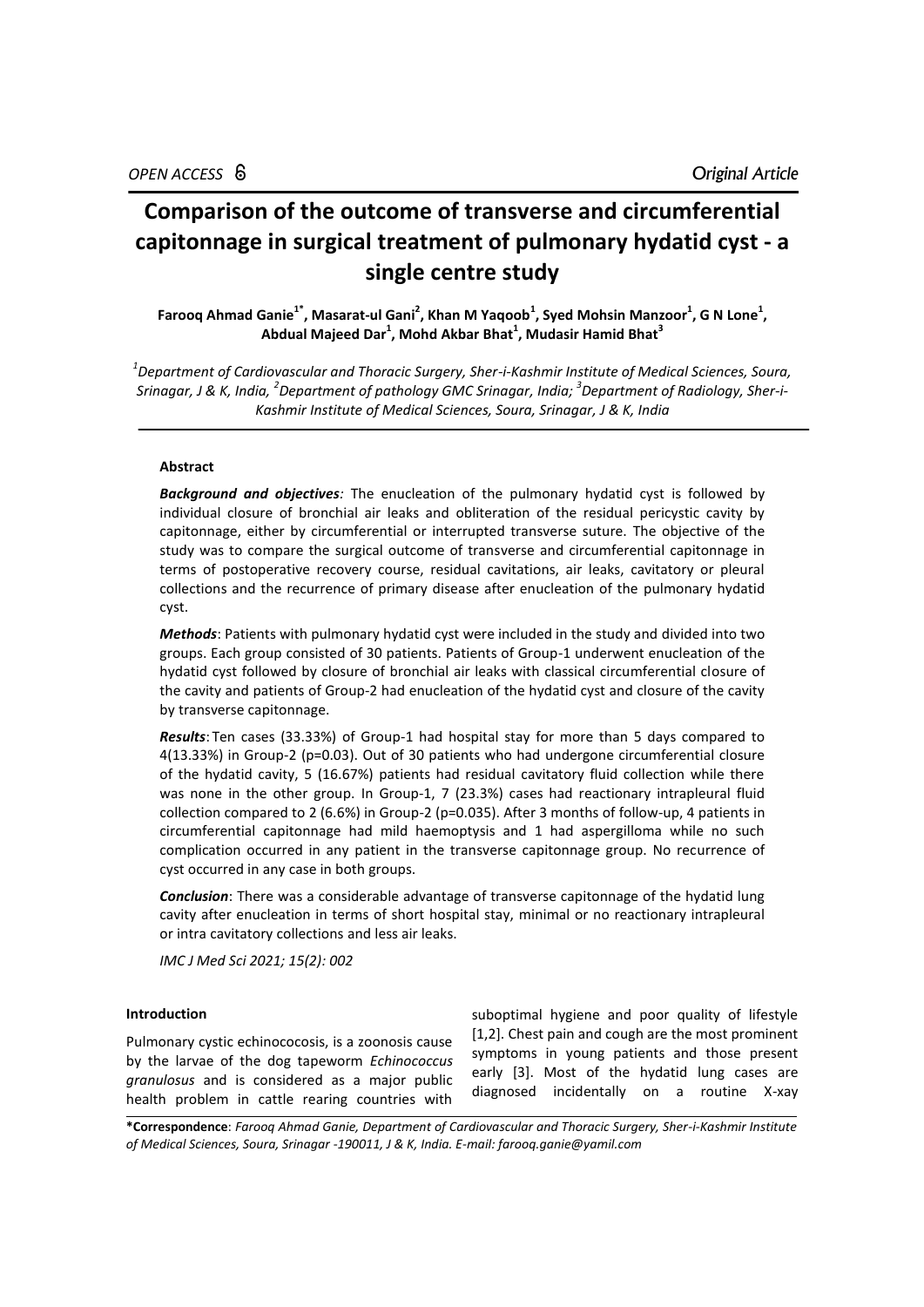examination. The majority of patients remain asymptomatic until the size of cyst increase to the level to cause mass effect [4] or the cyst becomes ruptured or infected leading to cough ,chest pain, haemoptysis, or vomiting [1,4]. Haemoptysis is not uncommon presentation of pulmonary hydatid disease [5]. Massive haemoptysis (more than 600 mL/day) can occur.

Four species of *Echinococcus* produce infection in humans. *E. granulosus* and *E. multilocularis* are the most common, causing cystic echinococcosis and alveolar echinococcosis respectively [4,2]. The two other species, *E. vogeli* and *E. oligarthrus*, cause polycystic echinococcosis but have only rarely been associated with human infection [6]. The geographic distribution and animal host species vary by *Echinococcus* species, and mixed infections involving more than one species have been reported. In addition, different strains within an *Echinococcus* species may have variable morphology, genetic characteristics, infectivity to humans, and pathogenecity [6]. In endemic rural areas, prevalence rates of 2 to 6 percent or higher have been recorded [4,7]. New echinococcal infections continue to occur throughout life and increases with age [1,6].

Hydatid cyst is usually filled with fluid. The inner layer is the germinative layer that produces the hydatid fluid and the secondary cysts which may develop into daughter cysts and develops within the native cyst separately [8]. After at least 10 to 12 months following infection, protoscolices are produced within the brood capsules. Cysts may contain liters of fluid and thousands of protoscolices. The cysts which are containing protoscolices are fertile and can reproduce daughter cysts, whereas cysts without protoscolices are sterile [6,8]. The outer layer is an acellular, laminated membrane which is of variable thickness. A host reaction occurs around this membrane [8]. The natural course of hydatid cyst is progressive growth over a long period. Hydatid cyst compresses bronchial structures and produce pulmonary atelectasis accompanied by pneumonia [3]. Diagnosis is made by imaging evaluation (Chest X-ray or CT scan), and supported by serology in the majority of cases [4,7]. Chest radiography provides a correct diagnosis in about 99% of patients [9].

Surgery remains the treatment of choice in hydatid lung disease [2,3,10] which includes either the cystotomy or cystotomy with capitonnage [11]. The aim of surgery remains the total excision of the cyst and obliteration of the residual cavity [7]. The enucleation is followed by individual closure of bronchial air leaks and obliteration of the residual cavity by capitonnage [12] either by circumferential or by interrupted transverse capitonnage. However, no scientific consensus over selection of these techniques has been reached till now. The site and the size of the cyst usually dictate the type of procedure to be used [12]. Pulmonary resection is the usual surgical procedure in giant and large pulmonary hydatid cysts [6,13]. Giant hydatid cysts of the lung (diameter, ≥10 cm) are considered more difficult to treat surgically than are smaller cysts [13].

The aim of the present study was to compare the surgical outcome of transverse and circumferential capitonnage after enucleation of the pulmonary hydatid cyst.

## **Materials and methods**

The study was conducted in the Department of Cardiovascular and Thoracic surgery, Sher-i-Kashmir Institute of Medical Sciences, Soura, Srinagar, India from December 2013 to December 2019. The study was approved by the Institutional Ethical Board. Informed consent was obtained from all patients prior to the enrolment into the study. The study included patients with pulmonary (parenchymal) hydatid cyst. All the patients had unruptured and uncomplicated pulmonary hydatid cysts without any previous surgical history for the same disease. The mean dimension of the cystic lesion at presentation was 12 ×15 cm involving any lobe of either of the two lungs. Patients with ruptured cysts and those with a concomitant pleural effusion with intact cyst were excluded from the study. Enrolled patients were divided into two groups namely Group-1 and Group-2. Each group consisted of 30 patients. Group-1 patients underwent enucleation of the hydatid cyst followed by closure of bronchial air leaks, and circumferential capitonnage starting from the base of the cyst causing centripetal collapse of the residual cavity. Patients of Group-2 underwent closure of the cavity by interrupted transverse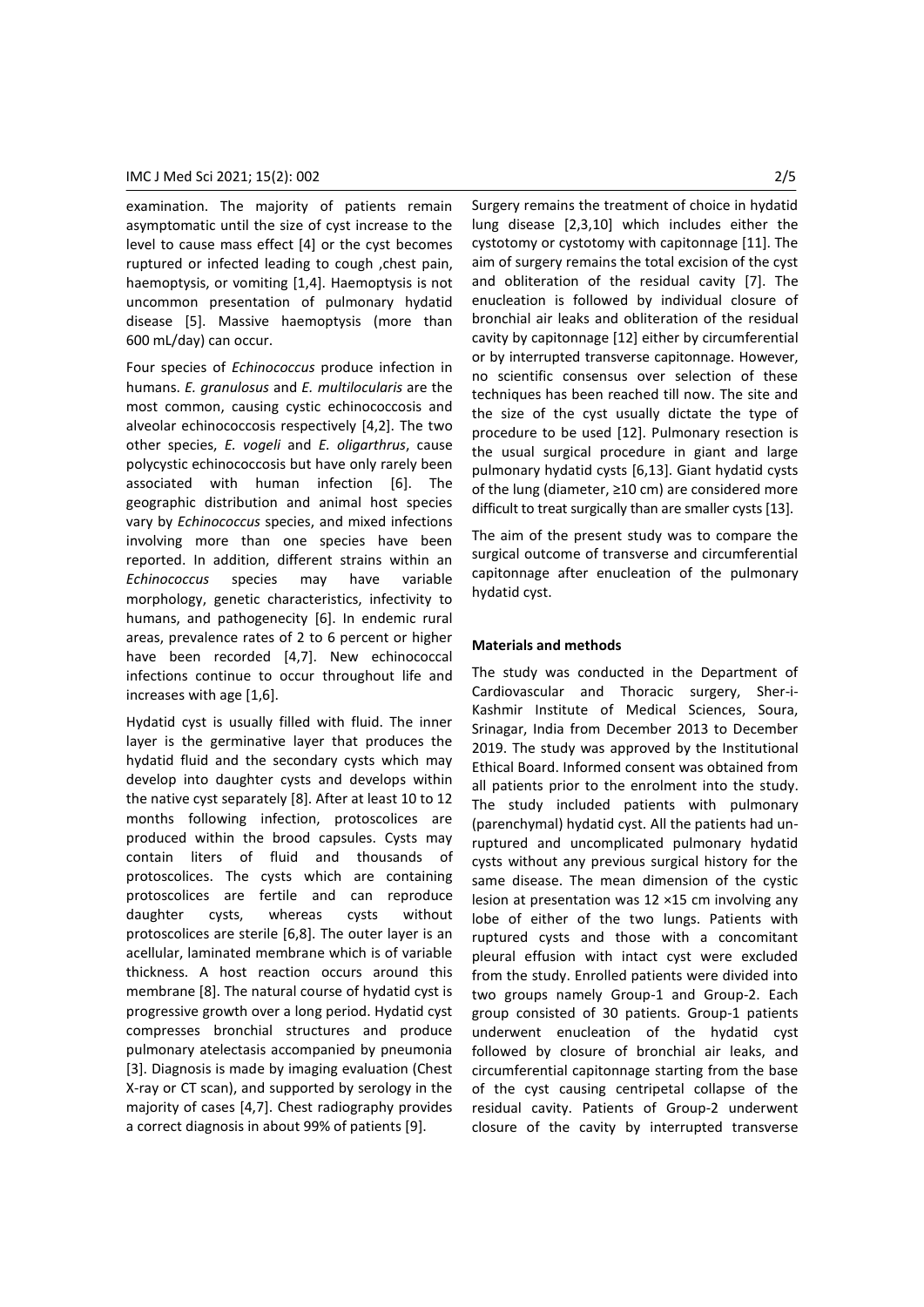apposition causing the coplanar collapse of the corresponding pericyst walls after enucleation of the hydatid cyst. The transverse single suture apposition included 1 to 1.5 cm horizontal silk sutures at a separation distance of 1.5 to 2 cm in the coplanar areas of the pericyst and less than that in the areas of crevices.

Patients were observed for postoperative recovery course, character and volume of the fluid from postoperative chest drainage tube, any residual cavitations or collection, any air leak and its duration and any subsequent complications.

# **Results**

Detail comparison of post operative outcome of Group-1 and 2 patients is shown in Table-1. Ten cases (33.33%) of Group-1 had hospital stay for more than 5 days compared to 4(13.33%) in Group-2 (p=0.03). Out of 30 patients who had undergone circumferential closure of the hydatid cavity, 5 (16.67%) patients had residual cavitatory fluid collection that either required prolonged postoperative antibiotic treatment or an image guided percutaneous drainage or maintenance of chest tube for more than a week (Table-1). Of the 5 patients, 2 were managed conservatively for the residual collection whereas 2 cases required image guided percutaneous pigtail drainage. None of these 3 patients required immediate reexploration. No residual cavity was observed in patients in Group-2. In Group-1, 7 (23.3%) cases had reactionary intrapleural fluid collection compared to 2 (6.6%) in Group-2 (p=0.035). After 3 months of follow-up, 4 patients who underwent circumferential capitonnage had mild haemoptysis while no such complication occurred in any patient in the transverse capitonnage group (Group-2). One patient in the circumferential capitonnage group had a significant residual cavitatory lesion and had aspergilloma and presented with subtle haemoptysis. This patient required a surgical intervention for decortication and obliteration of the cavity. Coincidently, this patient had the largest of the hydatid cysts amongst all the study patients suggesting the likelihood of failure of circumferential suturing to obliterate the cavity completely either due to non apposition of pericyst walls or a suture cut-through. Rest of the four

patients had their cavities obliterated on 3 month follow-up. No recurrence of cyst occurred in any case in both groups.

**Table-1**: *Comparison of outcome of transverse and circumferential capitonnage method*

|                    | Capitonnage method        |                             |
|--------------------|---------------------------|-----------------------------|
| Outcome            | Circumferential<br>(N=30) | <b>Transverse</b><br>(N=30) |
|                    | n (%)                     | n (%)                       |
| Hospital stay      | 10 (33.3)                 | 4(13.3)                     |
| >5days*            |                           |                             |
| Residual cavity    | 5(16.7)                   | n                           |
| Air leak mild      | 6(20)                     | 3(10)                       |
| Reactionary        | 7 (23.3)                  | 2(6.6)                      |
| intrapleural fluid |                           |                             |
| collection**       |                           |                             |
| Events after 3m    |                           |                             |
| <b>Haemoptysis</b> | 4(13.3)                   | n                           |
| Aspergilloma       | $1(3.3)***$               | n                           |
| Recurrence of      | 0                         | n                           |
| primary disease    |                           |                             |

Note:*\*p=0.03 and \*\*p=0.035 compared between Gr-1 (Circumferential) and Gr-2 (Transverse); \*\*\* Required surgical intervention. m – month.*

# **Discussion**

Pulmonary hydatid cyst, a zoonotic disease, is frequently encountered in cattle raising regions of the world and has been observed most often in the Asiatic countries [1,4,8]. Humans act as an accidental intermediate hosts and harbour cysts, which are most commonly found in the liver and lung but can be discovered in nearly any organ [1]. Nearly one quarter of the patients is asymptomatic. The most predominant complaints of the patients were chest pain followed by unproductive cough, haemoptysis and fever [1,4]. Surgery is the primary modality of treatment for patients with pulmonary hydatid disease [1,11]. The capitonnage method has more advantages in surgery of uncomplicated pulmonary hydatid cysts [13,14]. Some studies demonstrated a low complication rate associated with removing the thin margins of the residual cavity and changing the shape of it into a "saucer." The results were satisfactory and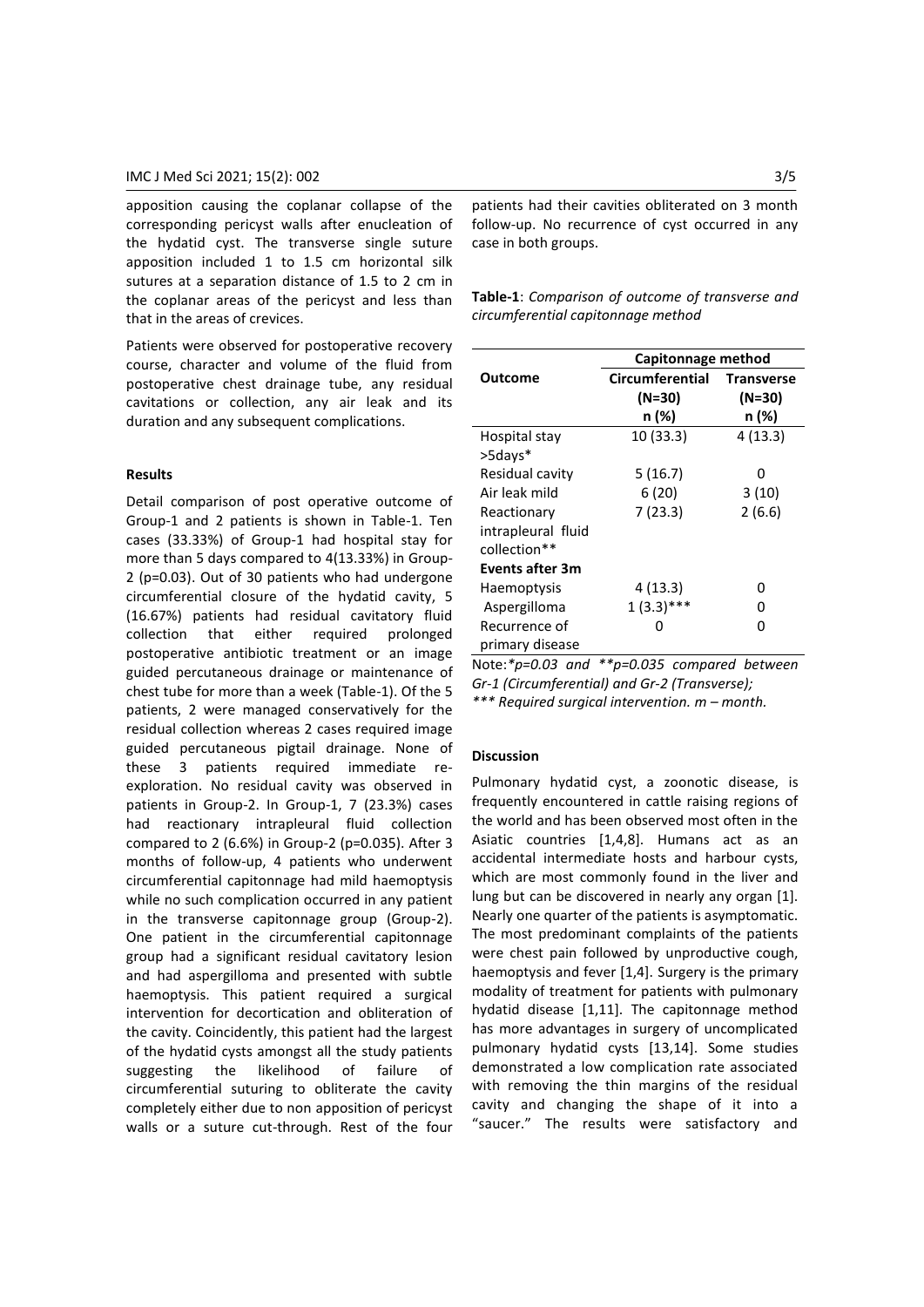comparable to the results of other studies on pulmonary hydatid cysts [12]. Also, it has been proven that capitonnage results in less postoperative morbidity [15] as compared to deroofing of the cyst cavity. The capitonnage is the best way to tackle the cyst cavity and is definitely better then cystotomy because it reduces the prolonged air leak [16] and hospital stay. However, not all the studies favour the capitonnage [17].

We used standard posterolateral or lateral thoracotomy in cases of pulmonary hydatid cyst surgery. In this study, 30 patients underwent enucleation of the cyst with closure of the bronchial opening with circumferential capitonnage (conventional capitonnage). We found higher rates of early complications like post operative air leak, reactionary plural collection and residual cavity in patients of this group. Also, there were more delayed complications among patients of circumferential capitonnage group like mild haemoptysis and aspergilloma.

In our 30 other patients in Group-2, interrupted transverse capitonnage was done after enucleation of the cyst and closure of any bronchial air leaks. The operation was done by same group of surgeons. Almost 100% of the patients had immediate cure. There was no major fatality. In transverse capitonnage procedure, it was not mandatory to do approximation and suturing the cavity edges tightly because the pulmonary parenchyma obliterates the space as the side of cavity is covered by pleura. Capitonnage provides complete obliteration of the pericystic cavity to prevent air leak from residual bronchial openings and removes any potential space for fluid collection [18]. Without capitonnage, the wall of the pericystic cavity becomes covered by epithelial cells which takes an uncertain length of time [1,15]. Capitonnage, though prolongs the operation time, there is no report of any adverse implication. Our study strongly suggests the effectiveness of interrupted transverse capitonnage as there was not a single case of residual cavity or fluid collection in any of the 30 patients who had undergone interrupted transverse closure of the hydatid cavity. The intrapleural drains were removed within 3 to 4 days. Two patients had mild

reactionary plural collection and none had delayed complications like haemoptysis and aspergilloma.

Therefore, we concluded that post enucleation, the large and deep parenchymal hydatid pericyst cavities should be obliterated completely and preferably with interrupted transverse capitonnage leaving least chances for residual cavities and the complications thereof. Interrupted transverse capitonnage is undoubtedly the ideal way of obliteration and closure of residual cavity after enucleation of both large and small hydatid lung lesions with minimal or no complications, both immediate and remote. This method ensures complete apposition and hence effective obliteration of the large cavities. The length, depth and the distance between the corresponding sutures has to be individualised depending upon the shape and size of the hydatid cavity and the integrity of the pericyst. However, further studies with large number of cases need to be done to assess late complications.

# **Source of Funding**: Nil.

## **Conflict of interest**: nil

## **References**

- 1. Turna A, Yılmaz MA, Hacıibrahimoğlu G, Kutlu CA, Bedirhan MA. Surgical treatment of pulmonary hydatid cysts: is capitonnage necessary? *Ann Thorac Surg*. 2002; **74**: 191–195.
- 2. Goni, MO, Karim F, Alam MK, Chowdhury GMA, Ahsan S. Capitonnage versus noncapitonnage surgery for pulmonary hydatid cyst: a head to head study. *J Dhaka Med Coll*. 2015; **23**(1): 94-101.
- 3. Kabiri H, Traibi A, Hammoumi ME, Oueriachi FE, Arsalane A. [Parenchyma sparing](https://www.ncbi.nlm.nih.gov/pubmed/23097973)  [procedures is possible for most pulmonary](https://www.ncbi.nlm.nih.gov/pubmed/23097973)  [hydatid disease without recurrence and low](https://www.ncbi.nlm.nih.gov/pubmed/23097973)  [complications.](https://www.ncbi.nlm.nih.gov/pubmed/23097973) *Med Arch*. 2012; **66**(5): 332-335
- 4. Santivanez S, Garcia HH. Pulmonary cystic echinococcosis. *Curr Opin Pulm Med*. 2010; **16**(3): 257-261.